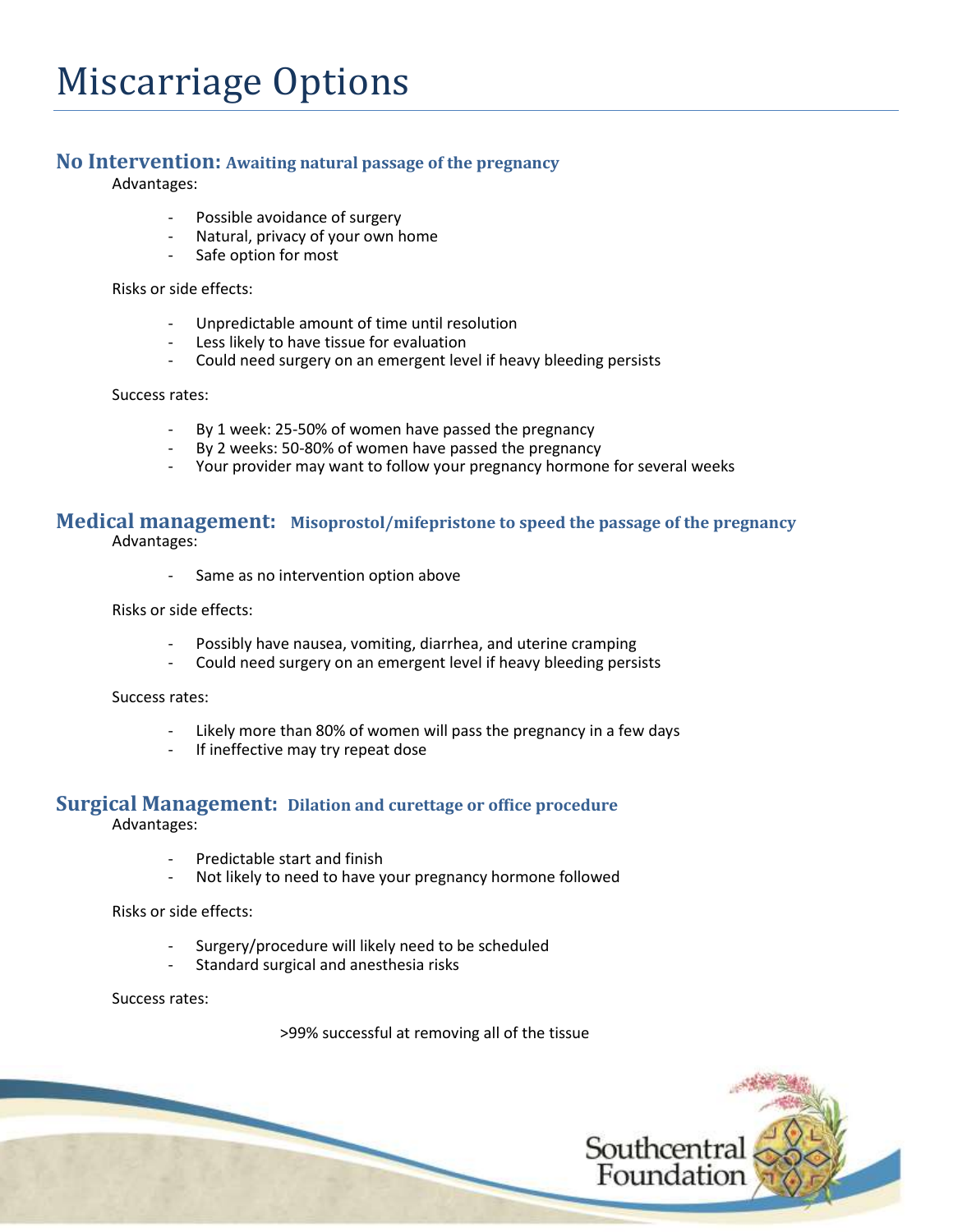#### **TREATMENT FOR MISCARRIAGE**

#### **OVERVIEW**

Unfortunately, miscarriage is a common problem in early pregnancy. Approximately 15 to 20% (1 in 5) pregnancies will end in miscarriage. There are 3 ways to treat miscarriage in early pregnancy: watching and waiting, medication, and a procedure called a "D and C".

## **WATCHING AND WAITING**

This is when you wait for your body to miscarry or pass the pregnancy on its own. As your body miscarries, you may pass both blood and tissue and have cramping that may be painful. After the pregnancy passes, the cramps and bleeding should start to lessen. You can expect to have bleeding heavier than a menses for 3 to 4 days then it should lighten. On average women will bleed about 10 to 14 days. Your provider may provide pain medication. You will also receive instructions for when to call if you are having problems or symptoms of infection. You will need follow up with your provider, and you may need more than one visit.

It is not easy to predict when your body will pass the pregnancy. It could take 2 to 4 weeks. Although miscarrying on your own is safe, you may still need treatment with medication or a "D and C" procedure if your body does not successfully miscarry by itself. For women less than 13 weeks gestation, about 70 to 80% of women can miscarry at home without needing medication or a "D and C" procedure.

## **MEDICATION**

A woman with a miscarriage can take a medication called misoprostol to miscarry at home. A spontaneous miscarriage (watching and waiting) commonly takes 2 to 4 weeks to occur on its own. Some women find it very stressful to wait that length of time before completion of their miscarriage. Treatment with medication allows a woman to have her miscarriage more quickly and allows her to do so in the privacy of her own home. The medication is low cost and has minimal side effects. The success rate is 80-90%, but the remaining patients may require a "D and C" procedure if all the tissue does not pass.

The medications used for treatment are called misoprostol and mifepristone. Misoprostol helps your body to miscarry the pregnancy tissue. This medication is FDA approved for ulcer treatment. It has been well studied for treatment of miscarriage but is not FDA approved for this indication. The misoprostol tablets are most commonly placed in the vagina for absorption but can also be dissolved under the tongue or swallowed. Mifepristone blocks a natural substance (progesterone) that is needed for the pregnancy to continue. When mifepristone is used with misoprostol to treat a miscarriage, it allows the medical management to be more successful.

Side effects are more common with oral than with vaginal dosing. Side effects tend to be mild but can include nausea, vomiting, diarrhea, fevers and chills. Serious complications such as infection or heavy bleeding are rare and occur in less than 1% of women. If bleeding or pain is too severe, you may need to come to the clinic or hospital for medical treatment or a "D and C" procedure.

Most women will pass tissue within the first 24 to 48 hours after using the medication. After taking the medication, the miscarriage occurs as it would naturally. The medication may need to be repeated if it does not cause your body to miscarry after the first dose. You can expect to have bleeding heavier than menses for 3 to 4 days then it should lighten. On average women will bleed about 10 to 14 days. We will make a follow up plan with you within two weeks of taking misoprostol.